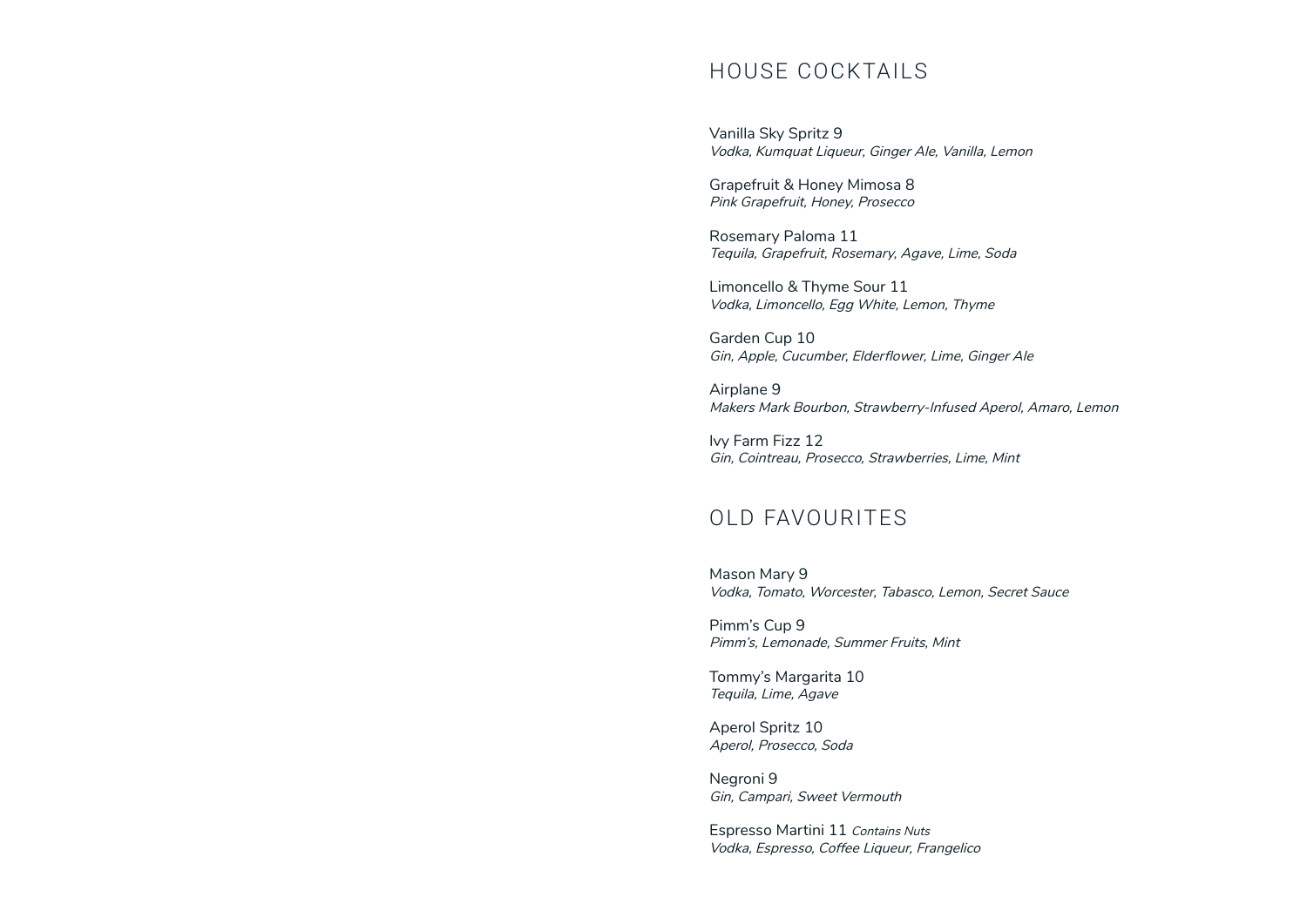### WINE

175ml / 500ml carafe / bottle

### WHITE

Grenache Blanc, Foncalieu Reserve Saint Vincent, Pays d'Oc, France 6 / 17 / 24 Pinot Grigio, Cantarutti, Friuli, Italy 8 / 22 / 32 Picpoul De Pinet, Château Petit Roubié, France 9 / 25 / 36 organic & vegan Chardonnay, Pedroncelli Dry Creek, California 9.5 / 26 / 38 Sauvignon Blanc, Blackenbrook, New Zealand 9.5 / 26 / 38 Grüner Veltliner, Gruber Röschitz, Weinviertel, Austria 37 Chablis Per Aspera, Domaine Charly Nicolle, France 50 Pouilly-Fume, Domaine Champeau, Loire, France 55

### RED

Tempranillo, Finca Cerrada, Spain 6 / 17 / 24 organic & vegan Malbec, Bodegas Carelli 34°, Mendoza, Argentina 7 / 19 / 27 Nero d'Avola, Beltramo, Sibiliana Sicilia, Sicily, Italy 8 / 21 / 30 Pinot Noir, Vignobles, France 9 / 25 / 35 Primitivo, Amastuola, Puglia, Italy 9.5 / 27 / 38 organic Bordeaux, Château Des Deux Rives, France 35 Rioja, Crianza Noralba, Castillo de Mendoza, Spain 38 Barolo, Boschi dei Signori, Bosio, Piedmont, Italy 59

### ROSÉ

Trashumante Rosado, Navarra, Spain 6 / 17 / 24 Côtes de Provence, Pur Azur, France 10 / 27 / 39 Sancerre Rosé, Domaine La Barbotaine, Loire, France 45

### SPARKLING 125ml / bottle

Prosecco, Terra Serena, Italy 7 / 32 Champagne, Blanc De Blanc Nv, France 12 / 58 Special Cuvée Bollinger, France 82 Rosé, Laurent Perrier, France 105

SWEET Moscatel, Bodegas Ochoa, Spain 5.5 / 8.5

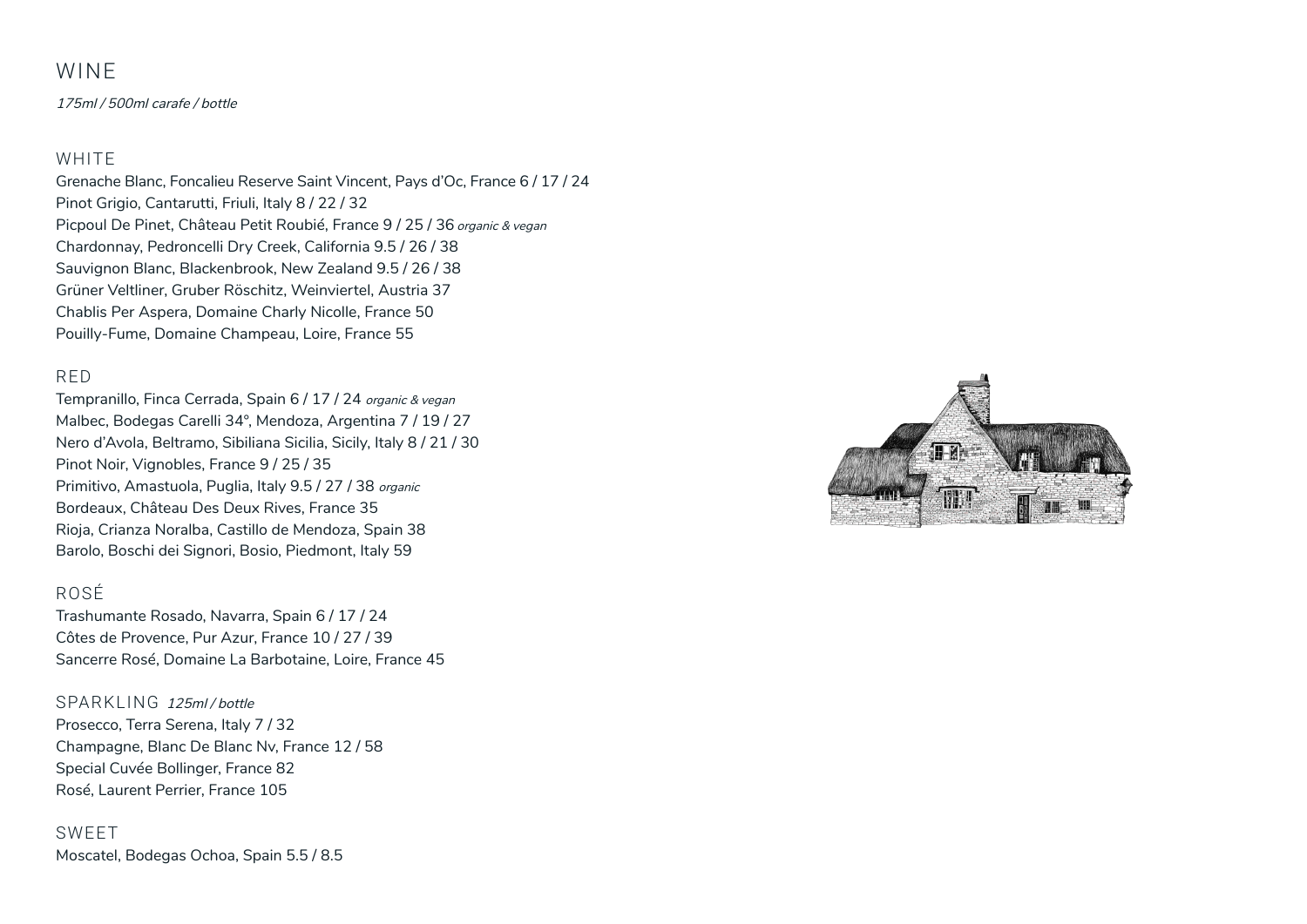## SOFT DRINKS

Coke, Diet Coke 3.5

Fever Tree 2.75 Lemonade, Ginger Ale, Ginger Beer, Mediterranean Tonic, Indian Tonic, Refreshingly Light Tonic, Soda Water

Freshly Squeezed Orange Juice 3.5

Pink Grapefruit / Cloudy Apple / Tomato Juice 3.5

Cordial & Soda 3 Blueberry & Blackcurrant / Elderflower / Lime

Still/Sparkling Water 4 (Large)

## HOT DRINKS

Extract Single Origin Coffee 3.5 Espresso, Americano, Macchiato, Cappuccino, Latte, Flat White, Mocha

Pot of Loose Leaf Tea 3 English Breakfast, Earl Grey, Lemongrass & Ginger, Green, Chamomile, Fresh Mint

Hot Chocolate 3 + Whipped Cream / Marshmallows 0.5

Matcha / Turmeric / Chai Latte 3

+ Almond / Oat Milk 0.5 // + Caramel / Cinnamon Syrup 0.5

## BAR SNACKS

Nocellara Olives 4 Smoked Almonds 4 Wasabi Peas 4 Crisps 2 Serious Pig Snacking Salami 4 - Rosemary & Sea Salt Focaccia, Extra Virgin Olive Oil & Balsamic 5.5 vg Crispy Squid, Saffron Aioli 7 Chargrilled Watermelon, Feta. Mint, Pumpkin Seeds 8.5 v, gf

Gareth's Famous Soy, Apricot & Chilli Chicken Wings 8.5 gf

Buttermilk Fried Monkfish, Sweet & Spicy Mayo 11

Burrata, Olive Oil & Caper Tapenade, Toasted Seeds 9.5 v gf

Garden Salad w/ Tomato, Pickled Apple, Spring Onion, Toasted Seeds 4 v gf

Chips 3.5 vg gf

Sweet Potato Fries 4 vg gf

Please inform your server if you have any allergies or require information on ingredients used in our dishes.  $vg = vega$ ,  $v = vega$  and  $gf = gluten-free$